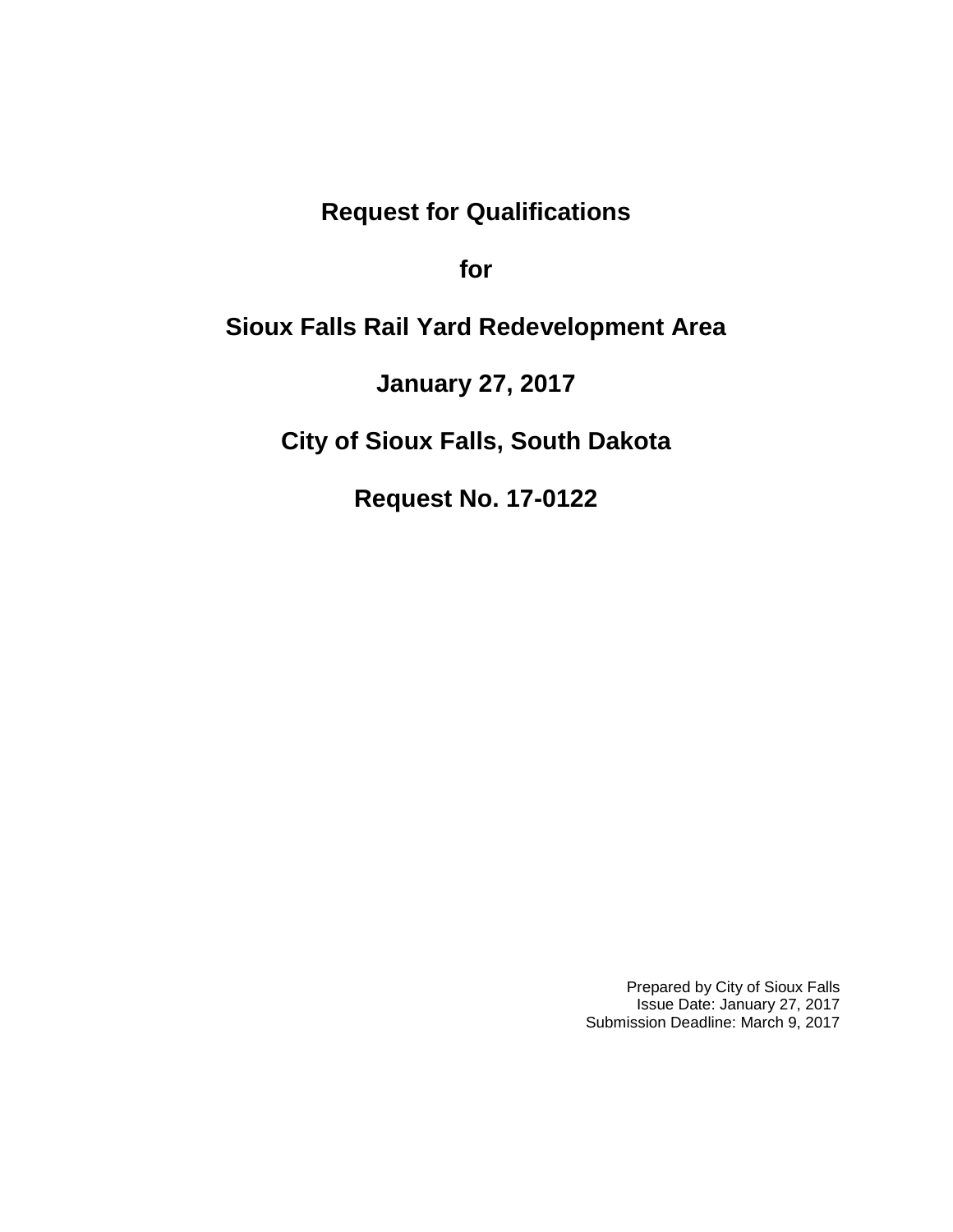### **1.0 Introduction**

The City of Sioux Falls invites statements of qualifications from qualified parties interested in developing all or parts of the Sioux Falls Rail Yard Redevelopment Area on the eastern edge of Downtown Sioux Falls. The approximately 10-acre redevelopment site, formerly a switching yard operated by the BNSF Railway (BNSF) and predecessor railroads represents a unique opportunity to continue the emergence of Downtown Sioux Falls as a high-quality urban district. Respondents may include partnerships, firms, for-profit and nonprofit corporations, joint ventures, and other entities with a record of completing quality developments in urban settings. The purpose of the RFQ process is to establish a list of proposers who are both interested and capable (qualified) to successfully complete the development of some, or all, of the Rail Yard Redevelopment Area. The RFQ process is Phase 1 of a two-phase process. Under Phase 2 of the process, those proposers determined to be qualified by Phase 1 will be invited to respond to a Request for Proposals (RFP). Phase 2 (RFP) is expected to begin shortly after completion of Phase 1 (RFQ). The City expects to offer to sell development sites, although it may retain certain areas for public use, consistent with the recommendations of the City of Sioux Falls Rail Yard Redevelopment Plan. The selected proposer(s) will be responsible for all aspects of their respective projects, including procuring all necessary entitlements and permits, design, construction, financing, marketing, and management pertinent to their projects.

# **2.0 Background**

The linear redevelopment site includes over ten acres between the approximate alignment of East 5<sup>th</sup> Street and the East 11<sup>th</sup> Street overpass, adjacent to an active BNSF double track line and generally parallel to the Big Sioux River. East 6<sup>th</sup> and East 8<sup>th</sup> Streets transect the site and connect to other parts of the City, including the Big Sioux River Greenway. The City of Sioux Falls considers the site to be crucial to downtown development. The City purchased the property in November of 2015 and leases it back to the BNSF on an interim basis while the railroad constructs new siding tracks in a different Sioux Falls location. The City will take full possession of the property in November, 2017.

The City is currently documenting the area's significance as a long-time railyard. The buildings to be constructed as part of the redevelopment must be compatible with the historic nature of the surrounding area and must have a similar industrial design. The City is also developing a plan for public signs or kiosks to display the role of the historic railroad. The background for these historic criteria are at: <http://www.siouxfalls.org/public-works/special-projects/rr-relocation-plan/>

# **3.0 Market Support**

In 2014, ArLand Land Use Economics and Progressive Urban Management Associates (PUMA) completed a Downtown Market Study for the City of Sioux Falls as part of a Downtown Master Plan update. Market conclusions included:

- A 20-year demand for an additional 1,900 to 3,200 downtown multi-family units, based on a projected market share of 15% of the market area demand. The projection is predicated on continued investment in amenities and services that make downtown attractive to live, work, and play.
- An observation that downtown retail business has grown in recent years and now accounts for about 8% of citywide retail sales. A projected 8-15% capture rate for the district over the next 20 years estimates a potential demand for 190,000 to 475,000 square feet of retail and restaurant use.
- Based on continuing past office development and occupancy trends, a 20-year demand for 1.0 to 1.6 million square feet of office space, focused on traditional office users and innovation-oriented firms.

A complete version of the Downtown Market Study is available a[t http://www.siouxfalls.org/community](http://www.siouxfalls.org/community-development/economic-development/downtown/2014-market-study)[development/economic-development/downtown/2014-market-study](http://www.siouxfalls.org/community-development/economic-development/downtown/2014-market-study)

# **4.0 Project Area Context**

Over the past 20-years, Downtown Sioux Falls has experienced a significant renaissance including the revitalization of iconic Falls Park; substantial new housing construction and adaptive reuse that has increased the total housing inventory in the immediate downtown area to approximately 1,500 units; the complete revitalization of the Phillips Avenue corridor as a diverse and vibrant main street; major new office development; investment in streetscape and urban design enhancements; and major improvements to the signature Big Sioux River Greenway.

The Rail Yard site is positioned on the eastern edge of downtown, and developments between the river greenway and the railroad greatly enhance its strategic position. These projects include:

- The Hilton Garden Hotel/CNA mixed use development on the river's east bank south of  $8<sup>th</sup>$  Street.
- Cherapa Place, a six-story multi-tenant office building on the east bank between 6<sup>th</sup> and 8<sup>th</sup> Streets.
- An emerging innovation and entertainment district along  $8<sup>th</sup>$  Street between the river and the edge of the Rail Yard, including 8th and Railroad Center, Frank Building, Crane Center, as well as lifestyle, retail, office, eating, and drinking establishments.
- Major public art installations, notably the Arc of Dreams (scheduled for 2018), a large river-spanning sculpture between Cherapa Place and the Raven Industries complex on the west bank of the Big Sioux.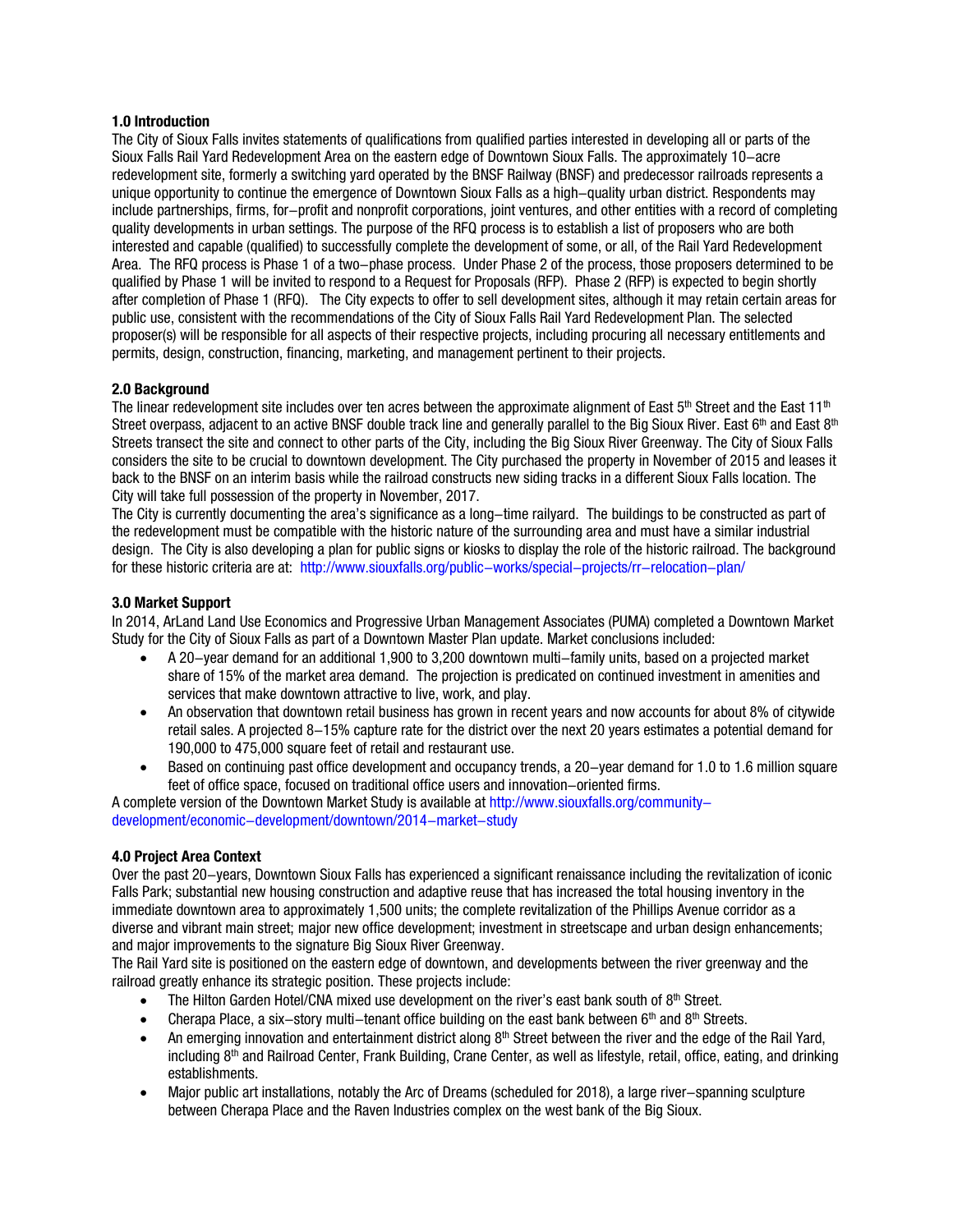# **5.0 Rail Yard Redevelopment Goals**

Given the development of a unique downtown and its expansion east along the 6<sup>th</sup> and 8<sup>th</sup> Street corridors, the Rail Yard is the district's next major growth center. The city's goals for this key opportunity include:

- Creating a vital and diverse mixed use urban district with sufficient density and intensity of use to reward the community's investment in the property and sustain its long-term value.
- Providing strong pedestrian/bicycle connections that unify the linear site and are strongly linked to the Big Sioux Greenway.
- Developing a place that continues recent trends that make downtown both a neighborhood of choice for people of all generations and a significant tool in Sioux Falls' continuing efforts to recruit talent and entrepreneurial activity.
- Providing convenient parking and access for motor vehicles that compliments the walkability of the district.
- Providing spaces and accommodations for events that attract people to downtown for a variety of purposes.

# **6.0 The Rail Yard Redevelopment Plan**

In June 2016, the City of Sioux Falls retained RDG Planning & Design to develop a redevelopment concept and implementation plan that forms the foundation for this RFQ and proposes a development framework that expresses the City's redevelopment goals. The document considers both the Rail Yard itself and private property between the river and the edge of the Rail Yard to encourage connectivity and incremental development of a cohesive east bank district. The master plan is intended to be a flexible tool that both expresses the City's goals and establishes an overall framework for land use, circulation, and public space. It is not intended to discourage individual creativity on the part of potential respondents to a subsequent Request for Proposals or adjacent landowners.

Major framework elements of the redevelopment plan include:

- A north-south pedestrian promenade that connects to the Big Sioux Greenway, forms a spine that unifies individual projects in the redevelopment area, and connects to other active spaces such as a potential market square and central plaza.
- A peripheral access loop to provide convenient circulation around a pedestrian core, good access to parking, and a buffer against the two remaining active railroad tracks. This loop is created with an eastern leg along the railroad and a western leg extending the existing Reid Street.
- Additional east-west connectivity through the site, using a new  $7<sup>th</sup>$  Street connection from Cherapa Place to the loop street and interconnected parking lots between 8<sup>th</sup> and 10<sup>th</sup> Streets.
- A sequence of small public spaces along the promenade, including a green urban plaza, a public market square, and other strategically located green spaces defined by buildings.
- Promenade and street-defining mixed use buildings, complementing the thriving downtown area. The typical building concept provides parking off the eastern loop street, retail at street/promenade level, and office or residential development on upper levels. Overall conceptual yield on the Rail Yards property itself includes 200 to 250 housing units, 80,000 square feet of office, and 50,000 square feet of retail and restaurant space. These quantities are consistent with the 2014 ArLand market study.

The following are links to pertinent documents related to the Sioux Falls Rail Yard Development: [http://www.siouxfalls.org/-/media/Documents/publicworks/railyard-concepts/RR-Yard-Redev-P1-Report\\_FINAL-](http://www.siouxfalls.org/-/media/Documents/publicworks/railyard-concepts/RR-Yard-Redev-P1-Report_FINAL-2016.ashx)[2016.ashx](http://www.siouxfalls.org/-/media/Documents/publicworks/railyard-concepts/RR-Yard-Redev-P1-Report_FINAL-2016.ashx)

<http://www.siouxfalls.org/planning-building/planning/long-range/master-plans/other/downtown-plan> <http://www.siouxfalls.org/public-works/special-projects/rr-relocation-plan/draft-ea/draft-env-assessment>

# **7.0 The City Offering**

The City of Sioux Falls will be offering to sell each of five parcels, in full or in part, of the Rail Yard Redevelopment Area to qualified proposers. These five parcels include:

Parcel A: Area north of E. 6<sup>th</sup> Street, incorporating 1.34 acres. The redevelopment concept envisions development of the site for retail, office, and/or residential uses and associated parking. It identifies a capacity for up to 48,000 square feet of building area distributed among these uses. The site would include development and access to the proposed Promenade.

Parcel B: Area between E. 6<sup>th</sup> Street and the proposed East  $7<sup>th</sup>$  Street link, incorporating 2.20 acres. The redevelopment concept envisions development of this site for retail, office, and residential uses and associated parking. Residential use should be a significant component of this parcel. The concept identifies a capacity for up to 266,000 square feet of building area distributed among these uses. The site would include development and access to the proposed Promenade, with vehicular access from the eastern leg of the proposed Loop Street and  $7<sup>th</sup>$  Street.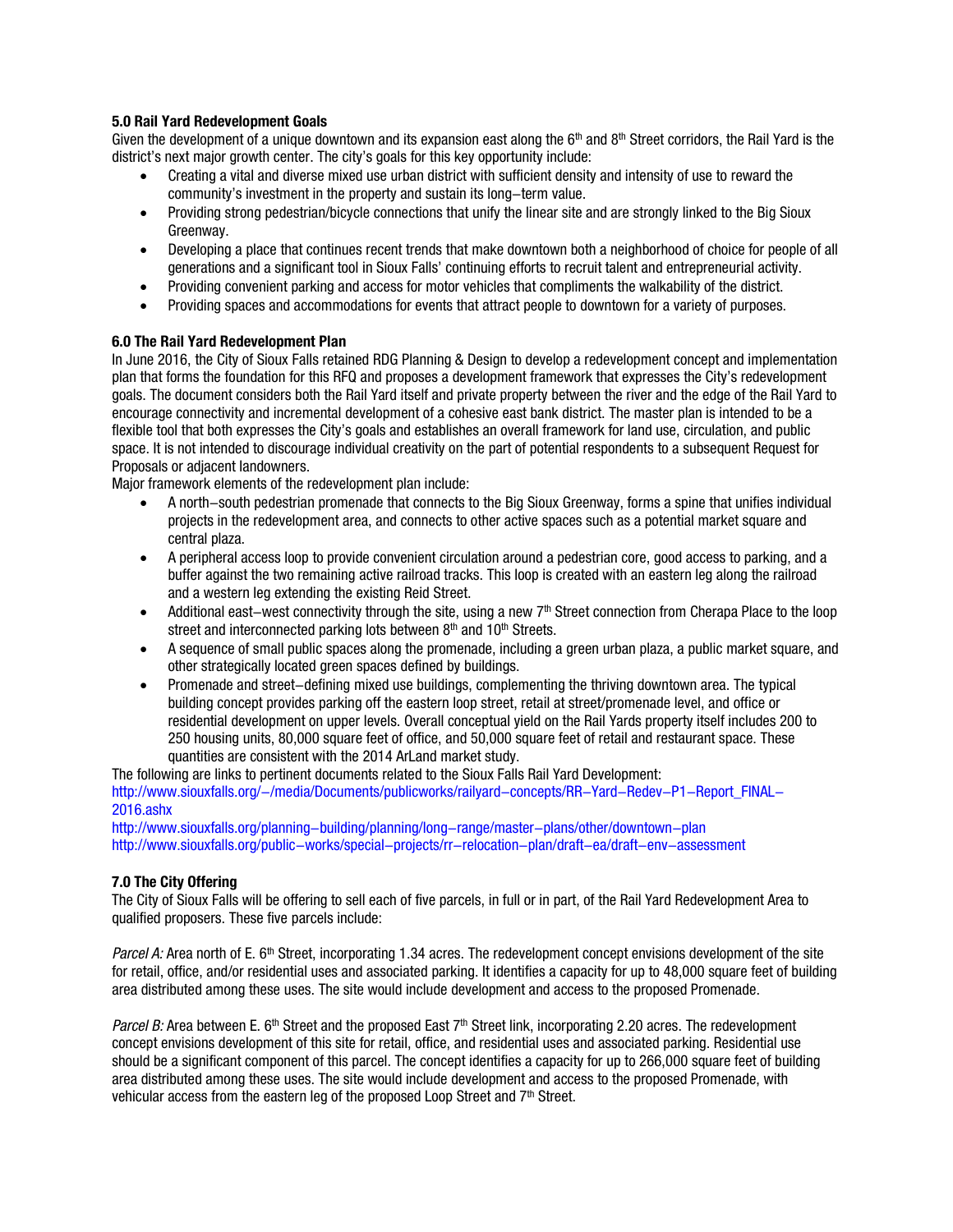Parcel C: Area between proposed E. 7<sup>th</sup> Street and 8<sup>th</sup> Street, incorporating 1.86 acres. The redevelopment concept envisions development of this site for retail, office, and residential uses and associated parking. Residential use should be a significant component of this parcel. The concept identifies a capacity for up to 114,000 square feet of building area distributed among these uses. The site would include development and access to the proposed Promenade, with vehicular access from the eastern leg of the proposed Loop Street and  $7<sup>th</sup>$  and  $8<sup>th</sup>$  Streets.

Parcel D: Area south of East  $8<sup>th</sup>$  Street to the south side of the property, incorporating 1.69 acres. The redevelopment concept envisions development of this site for retail, office, and residential uses and associated parking. Residential use should be a significant component of this parcel. The site may also include space capable of supporting a market space, which may also be expanded as a first-floor tenant of an adjacent building. The concept identifies a capacity for up to 25,000 square feet of building area distributed among these uses. The site would include development and access to the proposed Promenade and Big Sioux Greenway, with vehicular access from the eastern leg of the proposed Loop Street and from Reid Street through a shared parking area. Adjacent development on property outside the boundary of the City offering includes  $8<sup>th</sup>$  and Railroad Center, a three-story adaptive reuse project with retail, restaurants, entrepreneurial space, and offices. Coordinated development with this site is strongly encouraged.

Parcel E: Area south of East 8<sup>th</sup> Street from the southern edge of Parcel D to the south side of the property, incorporating 2.94 acres. The redevelopment concept envisions development of this site for retail, office, and residential uses and associated parking. Residential use should be a significant component of this parcel. The concept identifies a capacity for up to 92,000 square feet of building area distributed among these uses. The site would include development and access to the proposed Promenade and Big Sioux Greenway, with vehicular access from the eastern leg of the proposed Loop Street and from Reid Street through a shared parking area. Adjacent development on property outside the boundary of the City offering includes  $8<sup>th</sup>$ and Railroad Center, a three-story adaptive reuse project with retail, restaurants, entrepreneurial space, and offices. Coordinated development with this site is strongly encouraged.

Note: Prospective proposers may undertake development on one or any combination of these sites, including master development of all five parcels in a unified development. Sales will be made in accordance with state law. The City will remove and replace the top six inches of soil and convey the site in a developable condition (i.e. accessible lots with no structures or tracks to be demolished or removed).

# **8.0 Infrastructure and Public Improvements**

Many improvements may be needed to realize the full potential of the Rail Yard Redevelopment Area Plan and the City's goals for the site. These improvements may include but are not limited to:

- Local access streets, including the circulator loop and the  $7<sup>th</sup>$  Street connection
- The pedestrian promenade and connecting links
- Parking
- Street improvements and streetscape enhancements on intersecting public corridors
- Trail connections
- Storm and sanitary sewers and other utilities

These improvements may be built by the City or by proposers or a master developer on an incremental basis as part of the development of individual projects. Financing of public improvements will be addressed during the Phase 2 (RFP) process and through subsequent negotiations and redevelopment agreements with the selected proposer(s).

# **9.0 The Development Submission Process**

As described above, proposers for the Rail Yard Redevelopment Area will be selected through a two-part process. Phase 1 (RFQ), the subject of this document is intended to identify proposers with the interest and capability of executing all or individual parts of the redevelopment effort; assess the qualifications and experience of potential proposers; understand their perspective on the opportunity and expected approach in terms of land use and financing; and assess their financial ability to carry out development of this scope and scale. Submissions in response to this RFQ will be reviewed by a Rail Yard Redevelopment Selection Committee and evaluated using specific criteria, listed below. Based on this evaluation, the City will invite selected proposers to submit detailed proposals during the Phase 2 (RFP) process. The RFP Phase 2 will require detailed design concepts and financing, marketing, schedule, and phasing plans.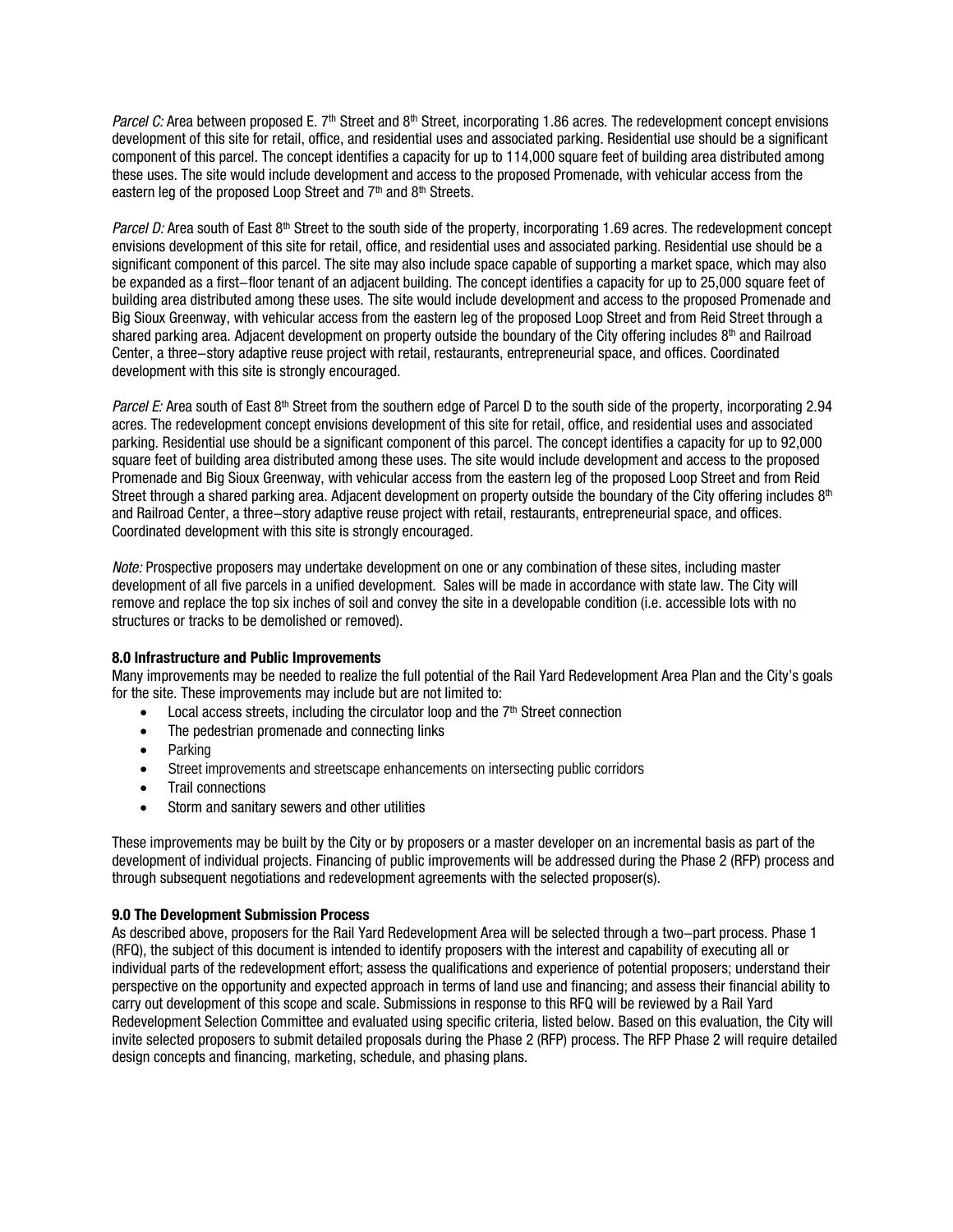### **10.0 Outline of Phase 1 Submission Requirements**

The written submission in response to this RFQ must include the following elements. Each section must be clearly tabbed and labeled and be assembled and bound in the order shown below:

- Letter of interest including identification of parcels of interest to the proposer
- Project team description
- Experience and completed projects of the development team
- Financing approach and capacity
- Project informational sheet

#### **10.1 Description of Submission Requirements**

The following information identifies the requirements and organization of each response to this RFQ. The City reserves the right to request additional information or clarification to complete the evaluation of responses to this RFQ. While this RFQ does not specify page limits, respondents are encouraged to avoid submitting duplicative or redundant materials. Responders to this RFQ must **not** include any proposed designs, sketches, drawings, concepts, or narratives on the specific elements of any development they may be contemplating. Such information will be solicited in the Phase 2 RFP step of this development process.

#### **1. Letter of Interest including Identification of Parcels of Interest**

The letter of interest must list development team members and identify the primary contact person, including phone number and email address. The letter should provide a brief summary of the reasons for the proposer's interest, the parcel or parcels of interest, and a general statement of why the proposer is qualified to carry out its part of the project. Explain how the project conforms to meet the goals and intentions of the Rail Yard Redevelopment Plan and demonstrates successful experience in the planning and development of comparable urban projects that incorporate mixed uses, income diversity, and innovation. The letter must be signed by an authorized principal of the proposing entity and include a statement that the response is valid for not less than 180 days from the due date of the submission.

## **2. Project Team Description**

Information describing the proposed team must include:

- Name of proposed development entity, main address, telephone number, email address.
- Profile of proposed development entity or business including firm size, number of employees, nature of business, and project specialties.
- Name and experience of the project manager, including projects of similar size and scale completed.
- Organization of project team. All members of the proposed team must be identified, including consultants, architects, contractors, property managers, real estate and marketing professionals, banks or other financial institutions, and attorneys, including their roles and projected contribution to the team. Any past cooperative working relationships among team members should be identified.
- Resumes of all key staff, including the project manager, who will be involved in the redevelopment effort. Specify the roles of key staff in carrying out this development initiative and their previous experience with comparable redevelopment projects. Resumes shall include both members of the lead development entity and all other team entities.
- Five business references for the primary development entity, at least three of which shall represent comparable, completed development.

#### **3. Development Team Experience and Completed Projects**

Provide examples of previous developments evidencing team members (including and primarily the lead development entity) experience with successful new construction of comparable projects in urban settings. Emphasis should be provided to demonstrate experience on developments that are mixed use, in urban contexts like Downtown Sioux Falls, have significant residential components, and involve redevelopment. Note proposed team members' role for each project.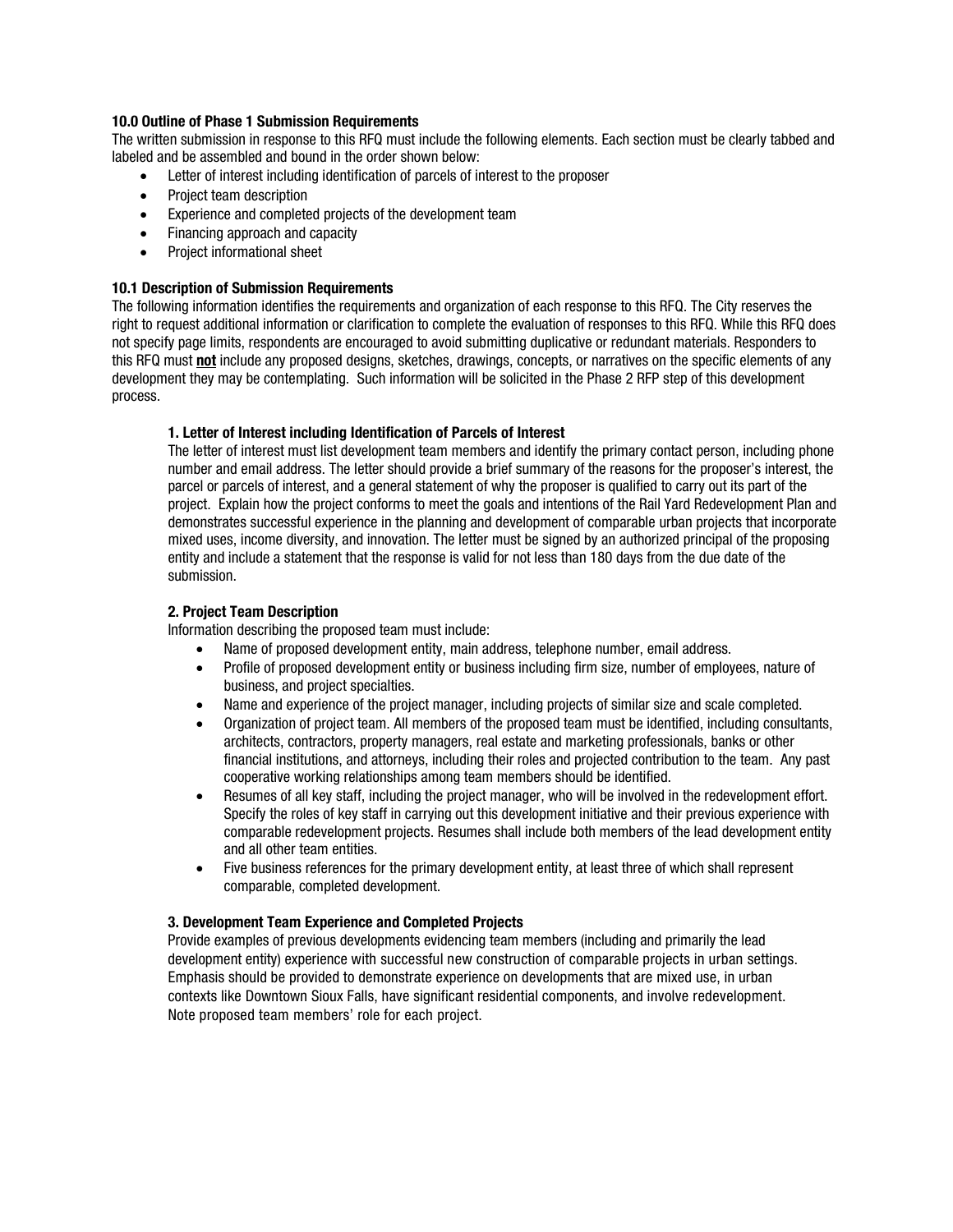# **4. Financing Approach and Capacity**

This Phase 1 RFQ process does not require submission of design plans, financial analysis, or other costintensive processes. However, it does require proposers to identify the overall financing approach to the project. The proposal should, at a minimum, include a description of:

- The respective public and private roles in accomplishing this project as it relates to the financing approach and capacity.
- How the proposer will obtain financing for the development and leverage land assets and surrounding investments.
- The various funding sources that are appropriate, and expected to be utilized, for the project and previous experience accessing these resources.
- The proposer's ability to access capital through equity and debt.
- The potential contingencies and methods that will be employed to quarantee performance and successful project completion.
- Three consecutive years of audited or CPA-prepared financial statements for each team entity that will be providing any guarantee in connection with the prospective development and its operation. Financial statements must include the most current year for which such statements are available and the two prior years. The statements must include an income statement and a balance sheet displaying assets, liabilities, and net worth of the entity. Financial statements and bank references should be placed in a separate sealed envelope marked as CONFIDENTIAL. One bank reference must be provided for each entity.

# **5. Project informational worksheet (attached)**

# **11.0 Selection Process and Criteria**

As stated above, this RFQ addresses Phase 1 of a two-stage selection process. This phase 1 will be used to determine those proposers that will be invited to develop more detailed concepts, from which final selections for parcel redevelopment will ultimately be made. Selection of those who will move on to Phase 2 (RFP) will be based upon if the proposer's response meets all the criteria established in this RFQ. Proposals submitted in Phase 1 (RFQ) will be evaluated by an Evaluation Committee on the criteria identified below.

Phase 2 (RFP) will require detailed development of conceptual project designs, financial plans, and schedules to include presentations/interviews to the Evaluation Committee.

# **11.1 Evaluation Criteria**

Response to the RFQ:

- Meets the goals and intentions of the Rail Yard Redevelopment Plan and demonstrates successful experience in the planning and development of comparable urban projects that incorporate mixed uses, income diversity, and innovation.
- Demonstrates the ability to obtain, structure, and implement financing for such developments and demonstrates financial capacity (as proposer and provider of guarantees) as evidenced by financial statements, the firm's most recent audit and bank references, and the development entity's discussion of how it intends to honor all guarantees should the needarise.
- Demonstrates success of the team, through previous experience, in working together, and coherence of their response.
- Members of the team demonstrate successful experience in their respective disciplines as required for the planning, development, and operation of urban projects.
- Demonstrates successful experience with ownership and property management of mixed-use developments of similar scale, either directly or through supervision of property management.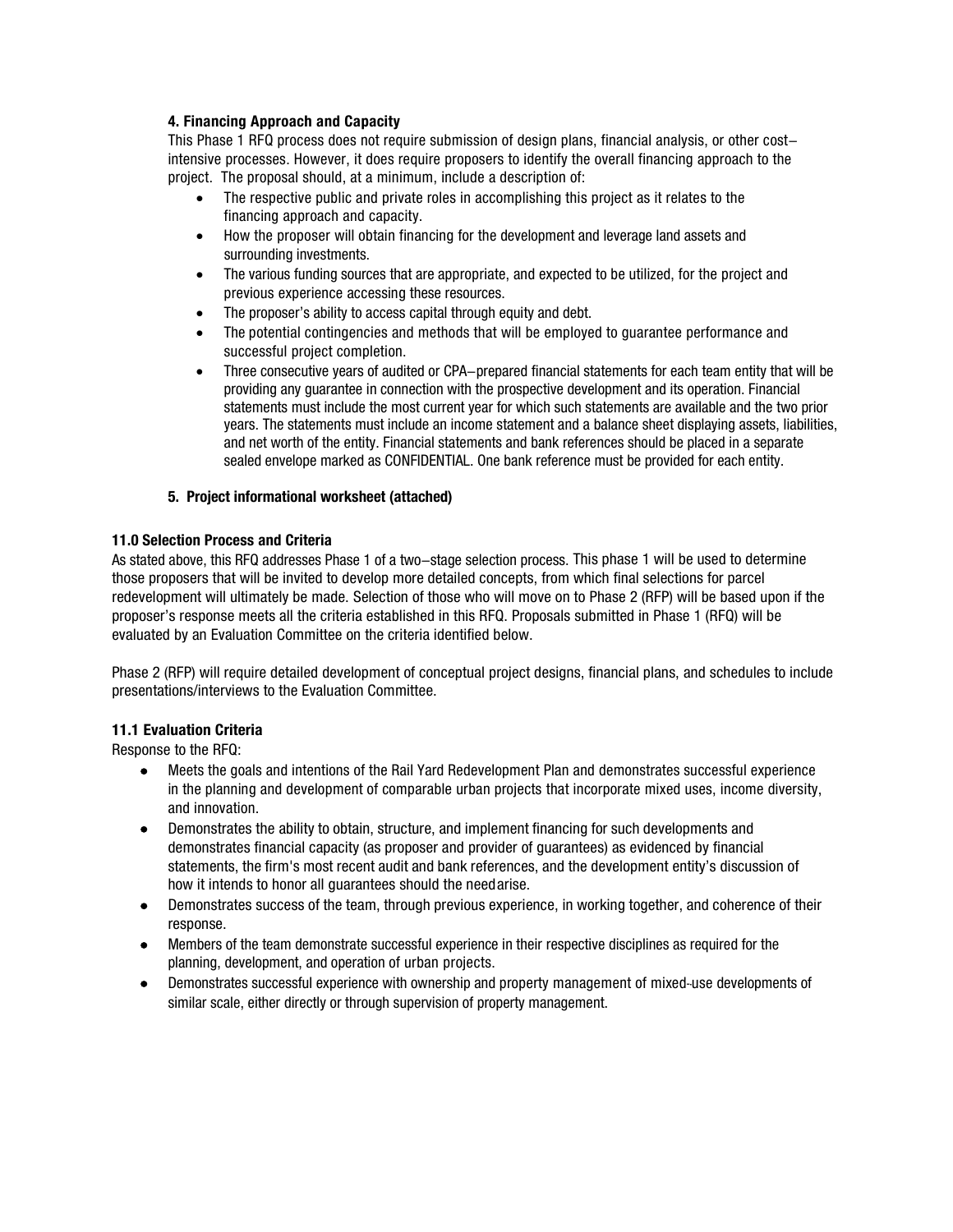#### **12.0 Schedule of Events**

January 27, 2017: Formal issuance of Request for Qualifications

February 10, 2017: Submission of written questions

February 17, 2017: Distribution of responses to written questions

**March 16, 2017: Statement of Qualification Submission deadline**

Week of March 27, 2017: Evaluation committee meeting/shortlist identification Week of April 3, 2017: Notification of decisions. Qualified proposers will be invited to the RFP stage which will take place in Spring, 2017

## **13.0 City Contact and Requests for Information**

Kara Scherbring, Purchasing Analyst, is the point of contact for this RFQ. Unauthorized contact regarding the RFQ with other City employees or elected officials may result in being disqualified.

Kara Scherbring, Purchasing Analyst, Finance Department Phone: 605-367-8832 Email: [kscherbring@siouxfalls.org](mailto:kscherbring@siouxfalls.org)

Questions regarding this RFQ shall be submitted in writing to Kara Scherbring at [kscherbring@siouxfalls.org.](mailto:kscherbring@siouxfalls.org) Answers to questions will be posted on the City's business page [\(www.siouxfalls.org/business\)](http://www.siouxfalls.org/business) by February 17 5:00 PM. The deadline for submitting RFQ questions is 2 p.m., Central time, February 10, 2017.

To preserve the integrity of the selection process, proposers are cautioned not to undertake any activities to promote or advertise their proposal except in the course of City-sponsored presentation. Proposers are not permitted to make any direct or indirect contact (through others) with members of the Sioux Falls City Council or the Selection Committee concerning their proposal, except in the course of City-sponsored discussions. Violation of these rules may be grounds for disqualification of the proposer.

#### **14.0**

Proposers must submit one (1) electronic copy and (10) ten hard copies of the proposals in sealed envelopes or packages.

Envelopes or packages containing submissions must be clearly addressed as described below to ensure proper delivery and to avoid being opened by the City before the deadline for receipt. Envelopes or packages must be addressed as follows:

> City of Sioux Falls Purchasing Office Attention: Kara Scherbring Request for Qualifications (RFQ: Rail Yard Redevelopment Area) RFQ No. 17-0122 224 West Ninth Street P.O. Box 7402 Sioux Falls, SD 57117-7402

Submissions must be received by the City at the location specified no later than **2 p.m., Central time, on Thursday, March 16, 2017**. Submissions will not be publicly read at the opening.

Proposers assume the risk of the method of dispatch chosen. The City assumes no responsibility for delays caused by any delivery service. Postmarking by the due date will not substitute for actual submission receipt by the City. An Offeror's failure to submit its submission prior to the deadline will cause the submission to be rejected.